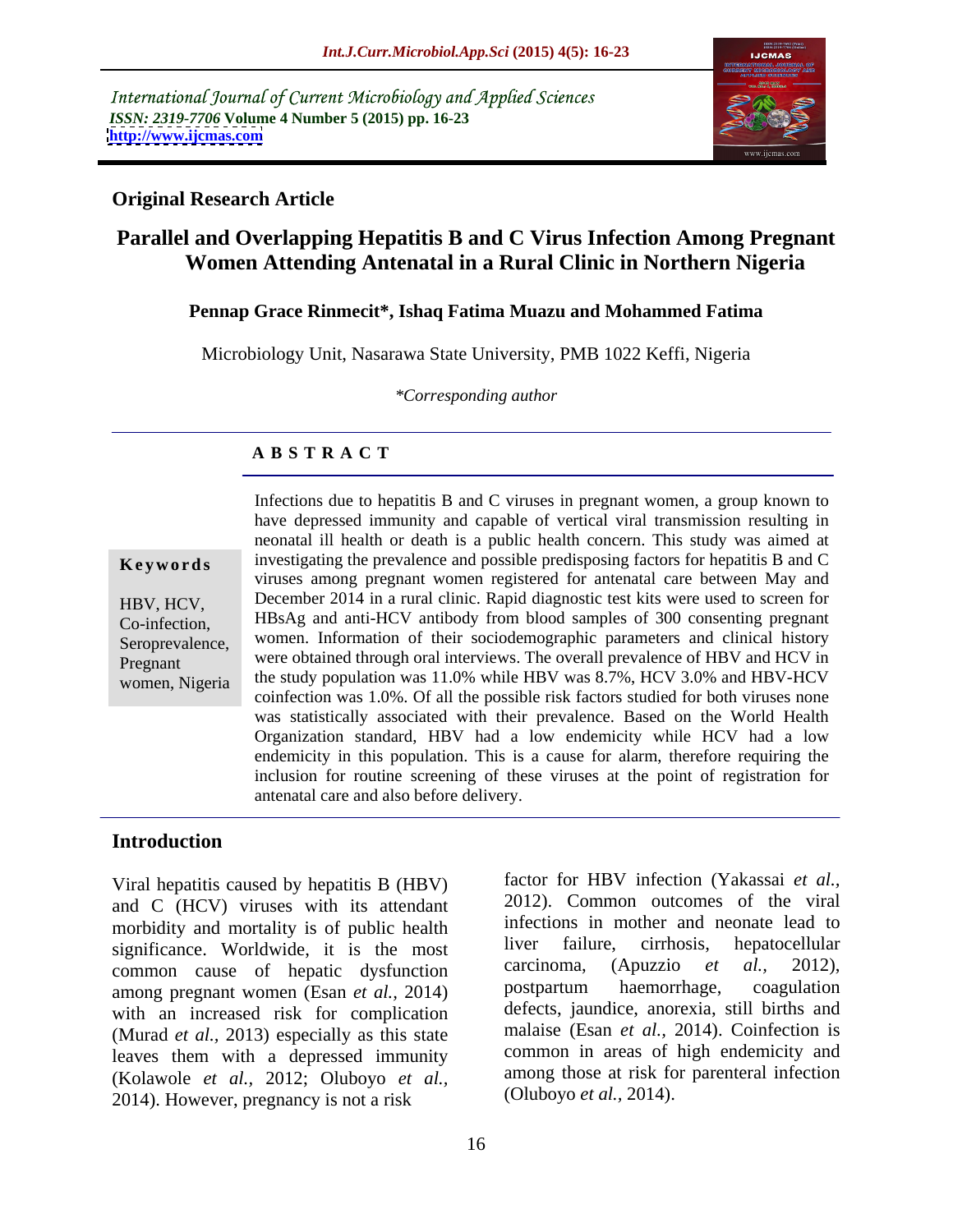HBV, a DNA virus is reported to have (Esan *et al.,* 2014), HCV is classified as infected 350-400 million people worldwide with a resultant 1 million deaths/year (Hahne *et al.,* 2013). It is the most infectious of all viruses that can be transmitted Although there is an effective vaccine for sexually (Apuzzio *et al.*, 2012), being 50-100 times more infectious than human antivirals to which the duo respond well. In immunodeficiency virus (HIV), 10 times view of the asymptomatic nature of these more infectious than HCV (Samuel *et al.,* viral infections, screening as an instrument 2004) and can remain infectious outside the for disease detection and intervention is body for more than 7 days (Apuzzio *et al.*, important. This study was therefore to 2012). Transmission is mainly through investigate the seroprevalence of infection infected blood, sexually and vertically in the by these viruses among apparently healthy perinatal period (Esan *et al.*, 2014). While **pregnant women**; the knowledge of which the viral surface antigen (HBsAg) is the might help initiate beneficial packages in serologic hallmark of infection, the soluble antenatal care. extractable protein (HBeAg) depicts the infectious state (Esan *et al.,* 2014). Ten percent (10%) of infants born to women with acute HBV infection during the first This study was carried out in a rural trimester of pregnancy are HBsAg positive antenatal clinic in Northern Nigeria among at birth and 80-90% of neonates become 300 consenting pregnant women who HBs Ag positive if acute maternal infection accessed the clinic between May develops during the third trimester (Mehta *et al.,* 2013). The World Health Organization hopes to reduce chronic HBV among About 2ml of blood was collected from each children over 5 years of age to 1% by 2017 and participant, allowed to settle and

Similarly, HCV an RNA virus is known to have infected about 170 million people accidental needle). Risk factors for Nigeria according to the manufacturer's instructions. have remained much obscured (Obienu *et al.,* 2011). **Ethical approval**

While HBV endemicity is classified as low  $(<2\%)$ ; intermediate  $(2-8\%)$  and high  $(>8\%)$  high  $( \geq 3\%)$ , moderate  $(2-2.9\%)$ , low  $(1.0-$ 1.9%) and very low (<1.0%) (Alter, 2006).

HBV, none exists for HCV but there are antenatal care.

## **Materials and Methods**

December 2014.

(Xenatvongsa *et al.,* 2014). centrifuged. The serum was harvested into a About 2ml of blood was collected from each participant, allowed to settle and new tube labeled and stored at 4°C until <sup>o</sup>C until ready for use (usually overnight).

worldwide (Oluboyo *et al.,* 2014) resulting The presence of HBsAg as a surrogate for in about 350,000 deaths per year (Hahne *et*  HBV infection was detected using a *al.,* 2013). Transmission is similar to HBV commercially available rapid test strip and differ only in efficiency (Alter, 2006). (Acon Laboratories Inc, San Diego, USA) Vertical transmission has been reported in 3- according to the manufacturer's instructions. 10% of pregnant women (Esan *et al.,* 2014). Similarly the HCV infection was determined However, the most efficient method of by using a commercially available rapid test transmission is through percutaneous strip to detection HCV antibodies in serum exposure to blood and less efficiently by and plasma (Acon Laboratories Inc, San mucosal exposure to blood (e.g sexually, Diego, USA). The test was carried out

This study was conducted with the approval of the protocol by the Ethical Committee on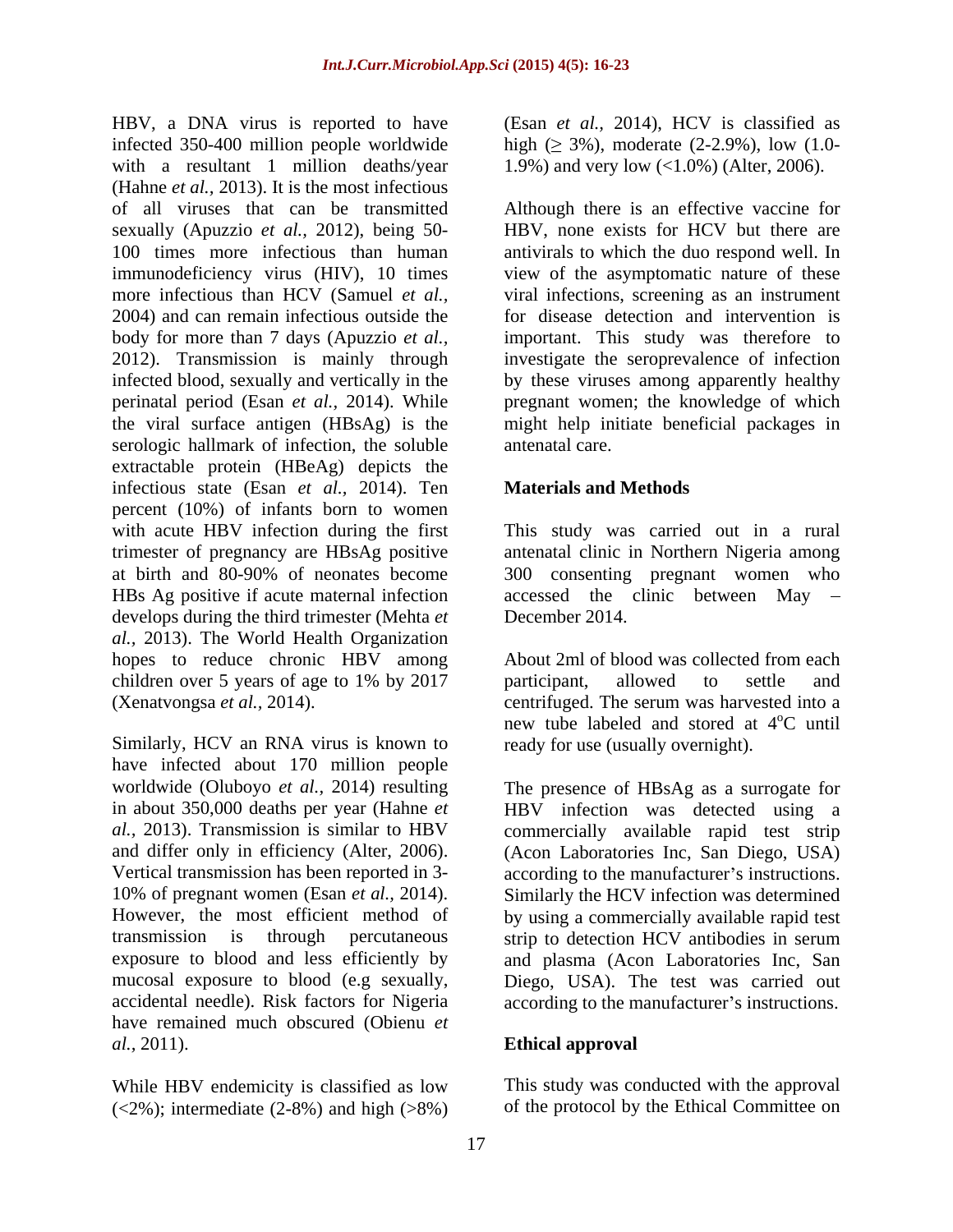some showed some interesting arithmetic differences in the stratification. Table1 shows the results as stratified for Similar studies from other parts of the world sociodemographic characteristics of the have reported 0.1% in Norway (Rimseline *et*  participants.The prevalence for HBV was *al.,* 2011), 2.9% in India (Mehta *et al.,* highest among those aged 24 -29 years and 2013), 10.8% in Yemen (Murad *et al.,* 2013) 30-35 years for HCV. With respect to the level of education attained the highest prevalence of HBV occurred among those that had a secondary school HCV prevalence in the present study was education(12.2%) but for HCV it was found to be low (1.0%). This same rate was among those with a primary school reported in Nnewi (Oluboyo *et al.,* 2014); education(6.4%). The only three cases of coinfection were among those with fewer 1.6% in Maiduguri (Ajayi *et al.,* 2013). deliveries. With respect to clinical Other studies that recorded very low characteristic (Table 2), prevalence of both viruses was higher among those that had had *et al.,* 2010) 0.5% in Niger Delta (Bugeri *et*  a history of blood transfusion (20.8% for *al.,* 2010). 0.5% in Benin City (Ugbebor *et*  HBV and 4.2% for HCV). *al.,* 2013) and 0.8% also in Benin City

countries and even different regions of the  $3.0\%$  in Abaii (Osazuwa, 2012),  $3.9\%$  in and HBV-HCV infection among pregnant women in this study was 8.7%., 3.0% and

Health Research involving humans of the 1.0% respectively. HBV exhibited an Federal Medical Centre, Keffi, Nasarawa intermediate endemicity similar to reports of State, Nigeria. Informed consent was 8.2% in Maiduguri (Okoloba *et al.,* 2011) obtained from all the participants. and 8.18% in Minna (Omalu *et al.,* 2012). **Statistical analysis** women in different parts of Nigeria have All data from this study were analyzed using 2012), 12.5% (Ugbebor *et al.,* 2011) and descriptive statistical analysis. A 16.5% (Kolawole *et al.,* 2012) in Abuja, comparison of the frequency was analysed Benin and Osogbo respectively. Likewise, using the Chi- square test and a P value of  $\leq$  prevalence rates lower than what were 0.05 was considered statistically significant. reported in this study have been obtained in **Results and Discussion** in Kano (Yakassai et al., 2013), 6.9% in Of the 300 pregnant women that IdoIkiti (Esan *et al.*, 2014), 6.6% in Keffi participated in this study, 8.7%, 3.0% and (Pennap et al., 2011), 6.0% in Nnewi 1.0% were seropositive for HBV, HCV, and (Oluboyo *et al.,* 2014), 5.3% in Niger Delta HBV-HCV co-infection. None of the (Bugeri *et al.,* 2010), 3.0% in Osogbo studied risk factors had a statistically (Adeleke *et al.,* 2013), 22% in Onitsha significant outcome (p > 0.05). However (Mbamara and Osiechina, 2010) and 2.2% in However, similar studies among pregnant reported higher rates like 11.4% (Osazuwa, other parts of Nigeria. These include 7.9% in Kano (Yakassai *et al.,* 2013), 6.9% in Maiduguri (Ajayi *et al.,* 2013), 6.78% in (Pennap *et al.,* 2011), 6.0% in Nnewi Benin City (Oladeinde *et al.,* 2013).

> 1.75 in Egypt (El-Shabrawi *et al.,* 2013) and 4.1% in Saudi Arabia (Bani *et al.,* 2012).

A wide range of HBV and HCV infection reported HCV prevalence rates classified as prevalences have been reported in different high endemicity. These include reports of same country. The frequency of HBV, HCV Irrua (Okunsanya *et al.,* 2013) and 4.5% in 1.39% in IdoIkiti (Esan *et al.,* 2014) and endemicity include 0.4% in Calabar (Mboto (Oladeinde *et al.,* 2013). Some studies 3.0% in Abaji (Osazuwa,2012), 3.9% in Kaduna (Sheyin *et al.,* 2012).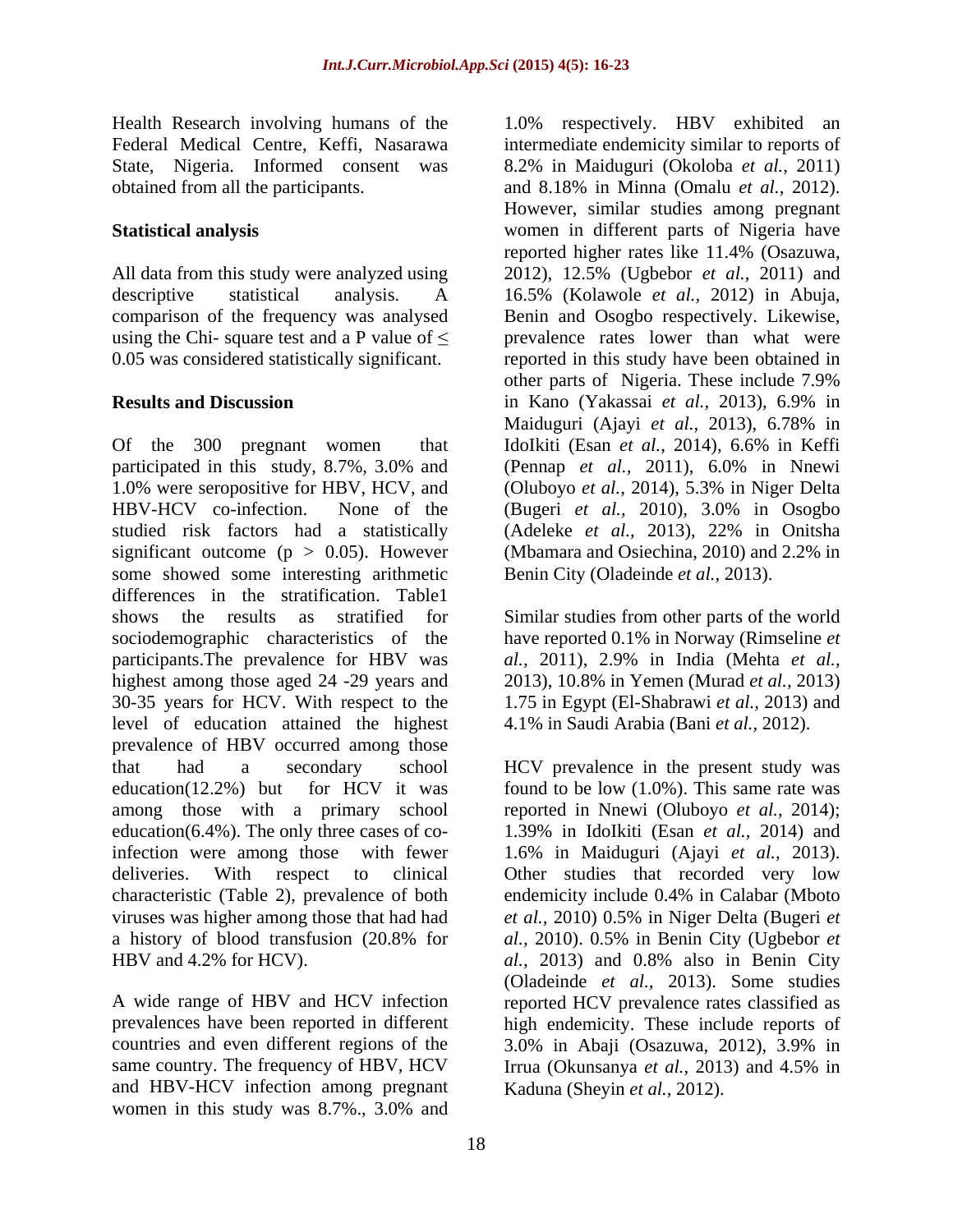methods, sample number, cultural practices, the prevalence of infection was even endemicity, and even the effect of the transfusion. interactions of these viruses in a HIV

among those aged  $24-29$  years  $(12.0\%)$  and for HBV that is easily transmitted sexually, this coincides with the age of high sexual probability of getting infected with HBV similar to the report of 1.3% in IdoIkiti

Although the history of blood transmission was not a statistically significant risk factor deliveries. This observation had no for the viral infection in this study as (2013), it was arithmetically high. The prevalence was 20.8% for HBV and 4.2%

The prevalence of infection for both HBV for HCV among those with a history of and HCV did not show any obvious pattern transfusion. Screening of blood for these when compared to what obtained from viruses before transfusion has only been previous studies from other parts of the introduced in recent years. In fact, HCV is country. It contradicts the position of Sheyin not widely screened for in the rural areas. *et al.* (2012) that there is a consistent pattern Despite screening for HBV, it has been of HCV prevalence increase from Northern reported that the HBsAg used as a surrogate to Southern Nigeria. of infection is not adequate as HBsAg These differences in similar studies within positive for other markers that indicate viral the country might be as a result of infection (Okoloba *et al.,* 2011).Based on differences in the sensitivity of detection this fact, it is very possible that the environmental risk factors, underestimated. Other markers will need to sociodemographic background, geographical be included for a very safe blood viruses before transfusion has only been seronegatives have been shown to be prevalence of infection was even transfusion.

endemic region. Worthy of note is the impending inherent Among participants aged less than 18 years, infants from the positive mothers of this neither HBV nor HCV infection was study population that are in their first detected. This might have been as a result of trimester and 80 -90% from those that are in the paucity of samples screened. Even their third trimester (Mehta *et al.*, 2013). though early marriage is a common feature Similarly, 3–10% of the HCV positive in the study area, only few women of this mothers are likely to transmit the virus age bracket were available for the study. The vertically (Esan *et al.,* 2014). These infants highest prevalence of HBV infection was will now serve as a reservoir of lateral 30 35 years (4.4%) for HCV. They must impending danger for the development of have all been exposed earlier than now. And hepatic related diseases (Apuzzio *et al.,* danger of having 10% of HBV positive infection as well as a population with an 2012, Esan *et al.,* 2014).

activities (Okoloba *et al.,* 2011).This also Co-infection was reported in 1.0% of the supports the position by earlier researchers participants. This is higher than reports of that of all sexually transmitted infections, 0.5% from Benin (Ugbebor *et al.,* 2013), high risk individuals have a higher 0.4% from Calabar (Mboto *et al.,* 2010) and due to its infectious dose. (Esan *et al.,* 2014). There were only three reported in a study by Oladeinde *et al.* proportionately occurred in the most similar to the report of 1.3% in IdoIkiti cases of co-infection which occurred among women classified as having had 1 - 3 deliveries. This observation had no statistical significance, and it populous group in the stratification.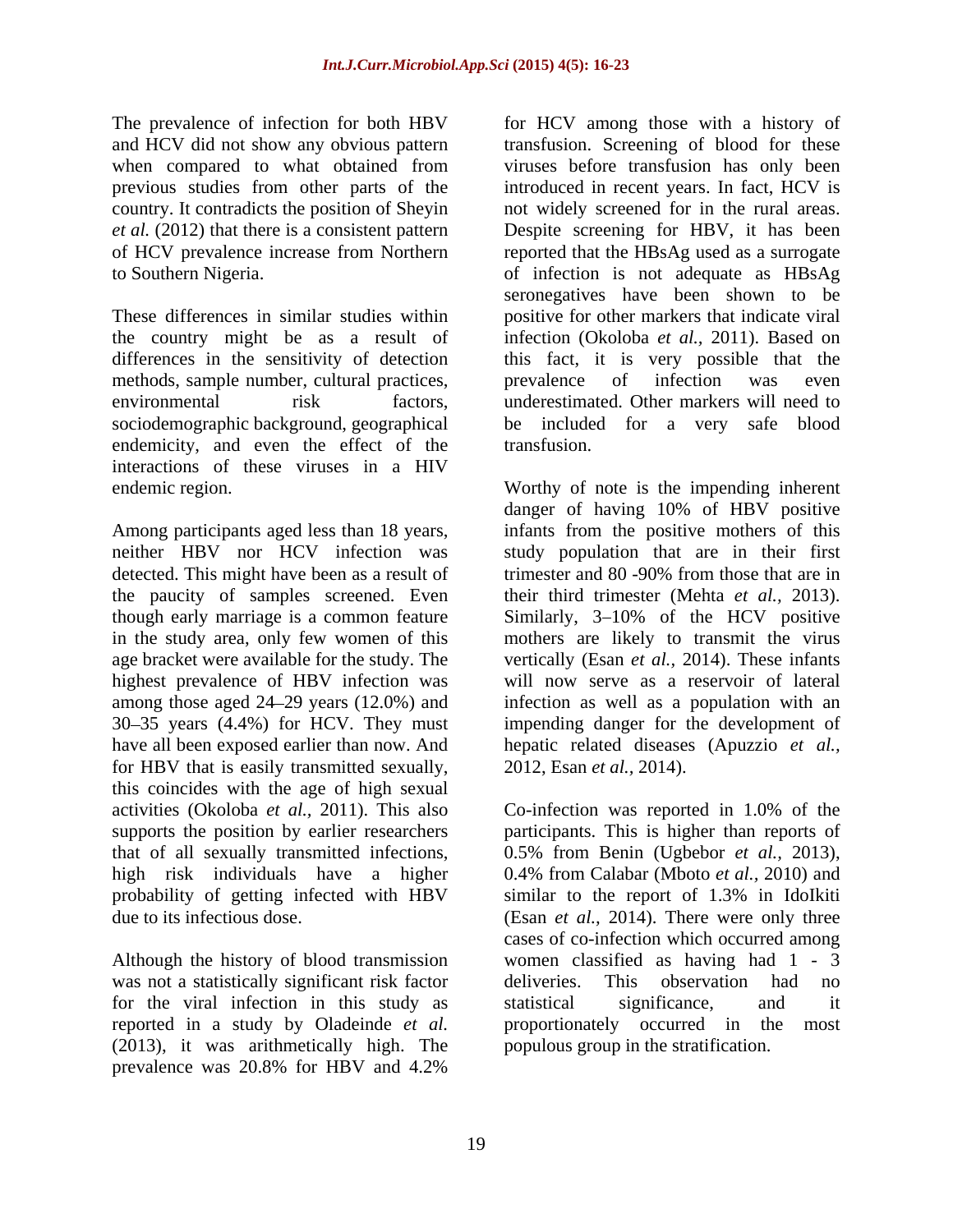| Characteristic   | No. screened    | $HBV + ve$ (%) | $HCV+ve(\%)$ | $HCV/HBV+ve$ $%$ |
|------------------|-----------------|----------------|--------------|------------------|
| Age (years)      |                 |                |              |                  |
| $12 - 17$        | $5\overline{)}$ | 0(0.0)         | 0(0.0)       | 0(0.0)           |
| 18-23            | 147             | 13(8.8)        | 3(2.0)       | 1(0.7)           |
| 24-29            | 58              | 7(12.0)        | 1(1.7)       | 0(0.0)           |
| $30 - 35$        | 68              | 6(8.8)         | 3(4.4)       | 1(1.5)           |
| $\geq 36$        | 22              | 0(0)           | 0(0)         | 1(4.5)           |
| Education        |                 |                |              |                  |
| attained         |                 |                |              |                  |
| Non-formal       | 163             | 13(8.0)        | 5(3.1)       | 1(0.6)           |
| Primary          | $47\,$          | 3(6.4)         | 3(6.4)       | 21(4.2)          |
| Secondary        | 74              | 9(12.2)        | 1(1.3)       | 0(0.0)           |
| Tertiary         | 16              | 1(6.2)         | 0(0.0)       | 0(0.0)           |
| Occupation       |                 |                |              |                  |
| Civil servant    | 8               | 0(0.0)         | 0(0.0)       | 0(0.0)           |
| Traders          | 132             | 11(8.3)        | 7(5.3)       | 1(0.7)           |
| Students         | $\overline{4}$  | 1(25.0)        | 0(0.0)       | 0(0.0)           |
| Others           | 156             | 14(9.0         | 2(1.3)       | 2(1.3)           |
| <b>Parity</b>    |                 |                |              |                  |
| $1 - 3$          | 183             | 22(12.0)       | 6(3.3)       | 3(1.6)           |
| $4-6$            | 97              | 3(3.1)         | 3(3.1)       | 0(0.0)           |
| $\geq$ 7         | 20              | 1(5.0)         | 0(0.0)       | 0(0.0)           |
| <b>Gestation</b> |                 |                |              |                  |
| $1st$ trimester  | 113             | 9(8.0)         | 4(3.5)       | 1(0.9)           |
| $2nd$ trimester  | 149             | 15(10.1)       | 3(2.0)       | 2(1.3)           |
| $3rd$ trimester  | 38              | 2(5.3)         | 2(5.3)       | 0(0.0)           |

**Table.1** HBV and HCV infection prevalence in relation to the sociodemographic characteristics of the pregnant women

However, co-infection is known to occur significantly associated with the infections. with its attendant complication and must therefore not be ignored especially in earlier report noted that risk factor for HCV pregnant women who are likely to transmit have remained obscured for Nigeria (Obienu the infection to their neonates. In fact, *et al.,* 2011). More epidemiological studies Ugbebor posits that HCV transmission predominantly occurs during pregnancy and (level of education, occupation, parity, history of miscarriage, sexually transmitted diseases and bodily incisions) were not

There is no obvious explanation for this. An will be required.

delivery (Ugbebor *et al.,* 2011) while Esan In view of the possibility of vertical also noted that HBV is transmitted vertically transmission, the prevalence of 8.7% and during the perinatal period (Esan *et al.,* 3.0% for HBV and HCV respectively 2014). On the whole, the expected risk reported in the present study justifies factors for viral infection that was studied instituting the compulsory screening for these viruses at the time of antenatal registration in the study area.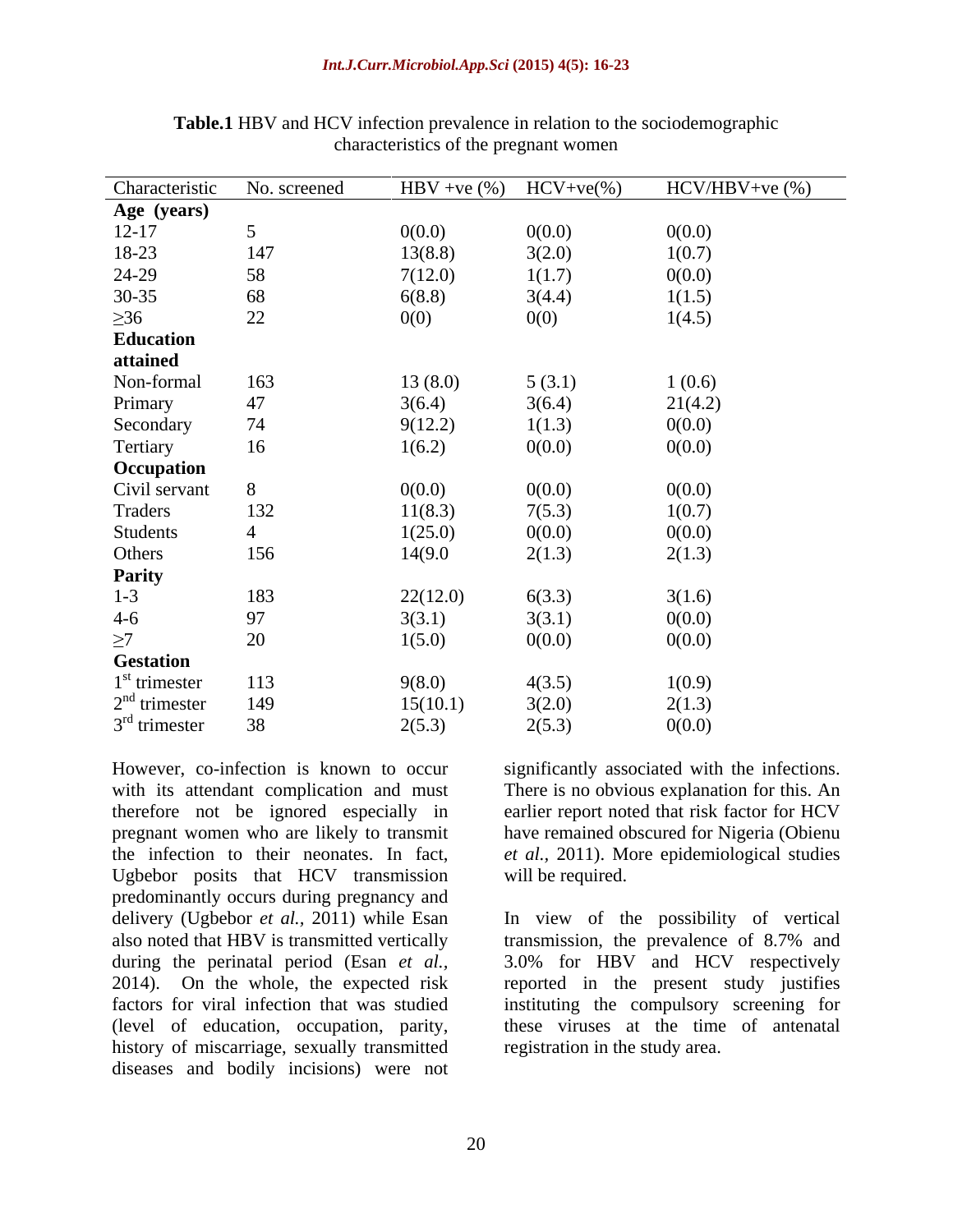### *Int.J.Curr.Microbiol.App.Sci* **(2015) 4(5): 16-23**

| Characteristic             | No. screened | HBV+ve $(\%)$ | $HCV+ve$ $%$ | $HCV/HBV +ve$ (%) |
|----------------------------|--------------|---------------|--------------|-------------------|
| <b>History of</b>          |              |               |              |                   |
| miscarriage                |              |               |              |                   |
| Yes                        | 72           | 8(11.1)       | 1(1.4)       | 0(0.0)            |
| No                         | 228          | 18(7.9)       | 8(3.5)       | 8(3.5)            |
| <b>History of blood</b>    |              |               |              |                   |
| transfusion                |              |               |              |                   |
| Yes                        | 24           | 5(20.8)       | 1(4.2)       | 0(0.0)            |
| No                         | 276          | 21(7.6)       | 8(2.9)       | 3(1.1)            |
| <b>History of Surgery</b>  |              |               |              |                   |
| Yes                        | 22           | 2(9.1)        | 2(9.1)       | 0(0.0)            |
| No                         | 278          | 24(8.6)       | 7(2.5)       | 3(1.1)            |
| <b>History of sexually</b> |              |               |              |                   |
| transmitted disease        |              |               |              |                   |
| Yes                        | 92           | 9(9.8)        | 7(7.6)       | 3(3.3)            |
| No                         | 208          | 17(8.2)       | 2(1.0)       | 0(0.0)            |
| <b>Scarification</b>       |              |               |              |                   |
| Yes                        | 178          | 12(6.7)       | 4(2.2)       | 2(1.1)            |
| No                         | 122          | 14(11.5)      | 5(4.1)       | 1(0.8)            |

**Table.2** HBV and HCV infection prevalence in relation to the clinical characteristics of the pregnant women

We wish to acknowledge with thanks the  $Hepatol.$ , 44(1): 56–59.

- L.S. 2013. Seroprevalence of Malaria, women. *Am. J. Microbiol.*, 4: 20–23. *Patient*, 37: 22–34.
- Ajayi, B.B., Ajayi, O.D., Hamidu, I., Bani, I., Salih, M., Maki, E., Gaffar, A., Dawurung, J.S., Ballah, A.D., Isah, J., Chama, C.M. 2013. Seroprevalence of Hospital, Maiduguri, Nigeria. *Ann.*
- **Acknowledgement** 2006. Epidemiology of viral hepatitis and HIV-coinfection. *J. Hepatol.*, 44(1): 56–59.
- cooperation of the participants in this study. Apuzzio, J., Block, J.M., Cullision, S., **References** McHugh, J.A., Neubauer, R.L, Perillo, Adeleke, M.A., Adebimpe, W.O., B.J. 2012. Chronic hepatitis B in Samwobo, A., Wahab, A., Akinsoye, pregnancy: A workshop consensus Hepatis B and Syphilis among pregnant management, Part 1. *The Female* **Alter, M.J. 2006.** Epidemiology of viral<br>
wish to acknowledge with thanks the<br> *Biol.* Aqt (1): 56–59.<br>
Papartol, 44(1): 56–59.<br>
Examion of the participants in this study.<br>
Apuzzio, J., Block, J.M., Cullision, S.,<br>
Cohen, Cohen, C., Leong, S.L., London, T., R., Squires, R., Tarrent, D., McMahon, statement on screening, evaluation and *Patient*, 37: 22–34.
	- some sexually transmitted infections of hepatitis B virus among pregnant among antenatal attendees in women in JazanRegian Kingdom of University of Maiduguri Teaching Saudi Arabia. J. Biol. Agricult. Elhassan, I., Yassin, A.O., Ageely, H.M. 2012. Prevalence and risk factors women in JazanRegian Kingdom of Arabia. *J. Biol. Healthcare,* 2(8): 45–48.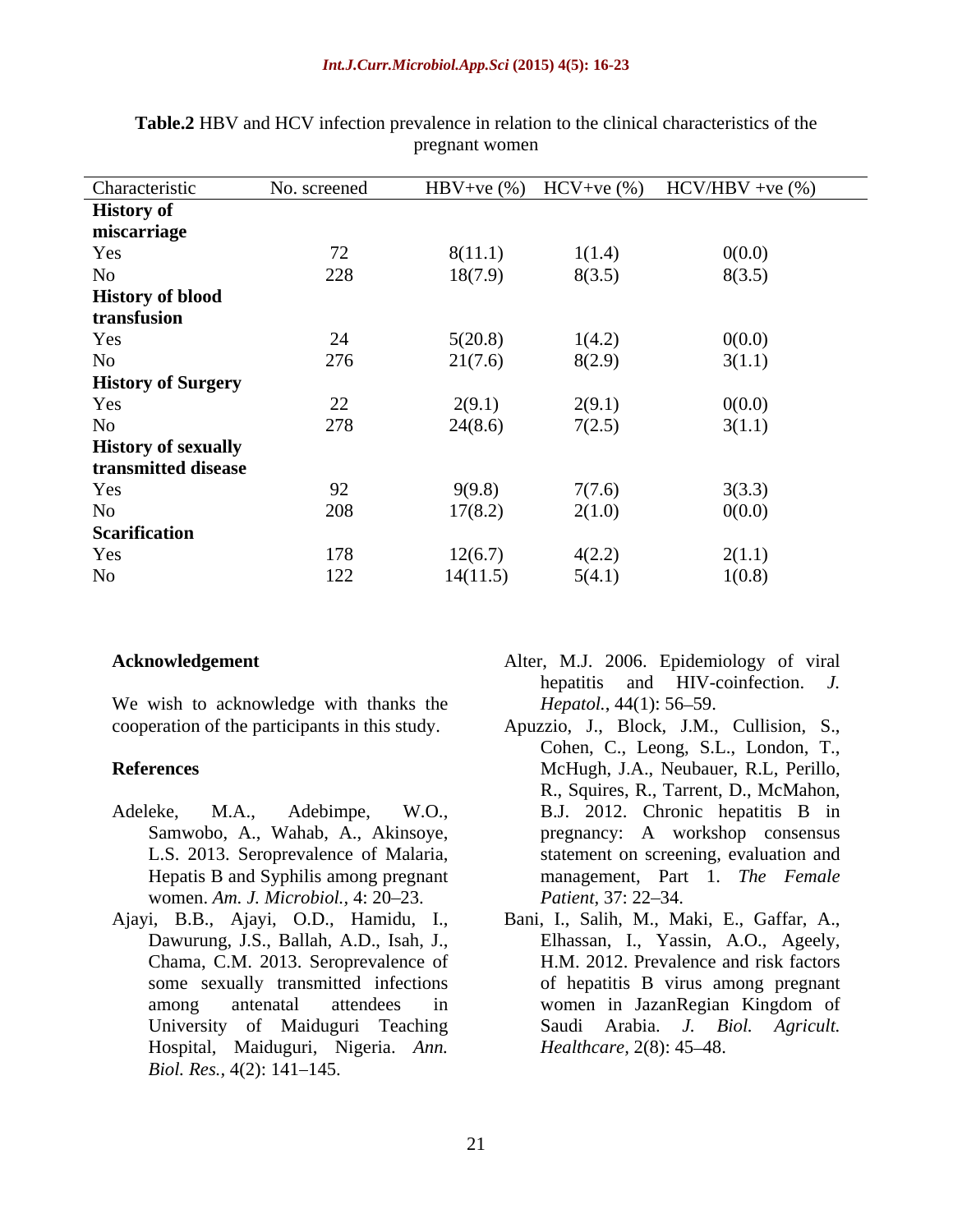- Bugeri, F.I., Seiyaboh, E., Jeremiah, Z.A. Mehta, K.D., Antala, S., Mistry, M.. pregnant women in the Niger Delta,  $203-211$   $DevC' tries, 7(11): 832-837.$
- Hepatitis B virus infection among Egyptian pregnant women A single center study. *Int. J. Trop. Dis.,* 3(2):
- Esan, A.J., Omisakin, C.T., Ojo-Bola, T., of Hepatitis B and Hepatitis C virus
- Hahne, S.J.M., Veldhuijzen, I.K., Wiessing, C virus in Europe: a systematic review Clin. Pract., 14(1): 10–13.
- Kolawole, O.M., Wahab, A.A., Adekande, antigenemi.a and its effects on 117.
- Mbamara, S.U., Obiechina, J.J.A. 2010. in a private hospital in Onitsha, South-
- Mboto, C.I., Andy, I.E., Eni, O.I., Jewell,
- 2010. Surveying infections among Goswani, Y. 2013. Seropositivity of Nigeria. *J. Glob. Infect. Dis.,* 2(3): antenatal women in India. *J. Infect.* hepatitis C, Syphilis and HIV in *DevC tries,* 7(11): 832–837.
- El-Shabrawi, M., Mohamed, M.F., Hamdi, Murad, E.A., Babiker, S.M., Gasim, J.G., M.S.E., Ehab, M., Khamis, S.S., El- Karaksy, H. 2013. Prevalence of Epidemiology of hepatitis B and Rayis, D.A., Adam, I. 2013. hepatitis C virus infections in pregnant women in Sana'a *Temen. BMC Pregnancy Childbirth,* 13: 127.
	- 157–168. Objenu, O., Nwokediuko, S., Malu, A., Owoseni, M.F., Fasakin, K.A., Ogunleye, A.A. 2014. Seroprevalence Obienu, O., Nwokediuko, S., Malu, A., Lesi, O.A. 2011. Risk factors for hepatitis c virus transmission. *Gasteroenterol. Res. Pract.,* doi:10.1155/2011/939673.
	- coinfection among pregnant women in Okoloba, A.B., Salawu, F.K., Danburam, A., Nigeria. *Am. J. Biomed. Res.,* 2(1): 11 Okoloba, L.B., Midala, J.K., Badung, 15. L.H., Olatinwo, A.W.O. 2011. L., Lim, T., Salminen, M., van de Laer, pregnant women in North-Eastern M. 2013. Infection with hepatitis B and Nigeria – A call for action. Niger. J. L.H., Olatinwo, A.W.O. 2011. Hepatitis B virus infection among Nigeria – A call for action. *Niger. J. Clin. Pract.*, 14(1): 10–13.
	- of prevalence and cost-effectivenessof Oladeinde, B.H., Omoregie, R., Oladeinde, screening. *BMC Inf. Dis.*, 13: 181. doi: O.B. 2013. Orevevalence of HIV, HBV 10.1186/1471-2334-13-181. and HCV infections among pregnant D.A., Sibanda, T., Okah, A. 2012. traditional birth home in Benin City, Seroprevalence of hepatitis B surface Nigeria. *Saudi J. Health Sci.,* 2: 113 O.B. 2013. Orevevalence of HIV, HBV women receiving antenatal care in a 117.
	- hematological parameters in pregnant Oluboyo, B.O., Ugochukwu, V.I., Oluboyo, women in Osogbo, Nigeria. *Virol. J.,* 9: A.O., lhim, A.C., Chukwumal, G.O., 317. Onyemelukwe, A. 2014. Prevalence of Seroprevalence of hepatitis B surface pregnant women attending antenatal antigen among antenatal clinic attendels clinic in Nnewi, Nigeria. Eur. Sci. J., hepatitis B and C viral infections in clinic in Nnewi, Nigeria. *Eur. Sci. J.*, 10(3): 434 441.
- east. *Niger. Med. J.*, 51(4): 152–154. Omalu, I.C.J., Jibrin, A., Olayem,i I.K., A.P. 2010. Prevalence, Adeniran, L.A. 2012. Seroprevalence of sociodemographic characteristics and Malaria and hepatitis B (HBs Ag) with risk factors for hepatitis C infection associated risk factors among pregnant among pregnant women in Calabar women attending antenatal clinic in Municipality, Nigeria. *Hepatitis*  General Hospital Minna, North Cenral ri, F.I., Sietysbok, E., Mistry, M. Mila, K.D., Antala, S., Mistry, M. Mistry, M. Mistry, M. Mistry, Mistry, Mistry, Mistry, Hepatitis C. Sphittis and III's increase the Night Day in the Night Day in the Night Day in the N Hassan, S.C., Mgbemena, A.M., Nigeria. *Ann. Rev. Res. Biol.,* 2(4): 83 88.